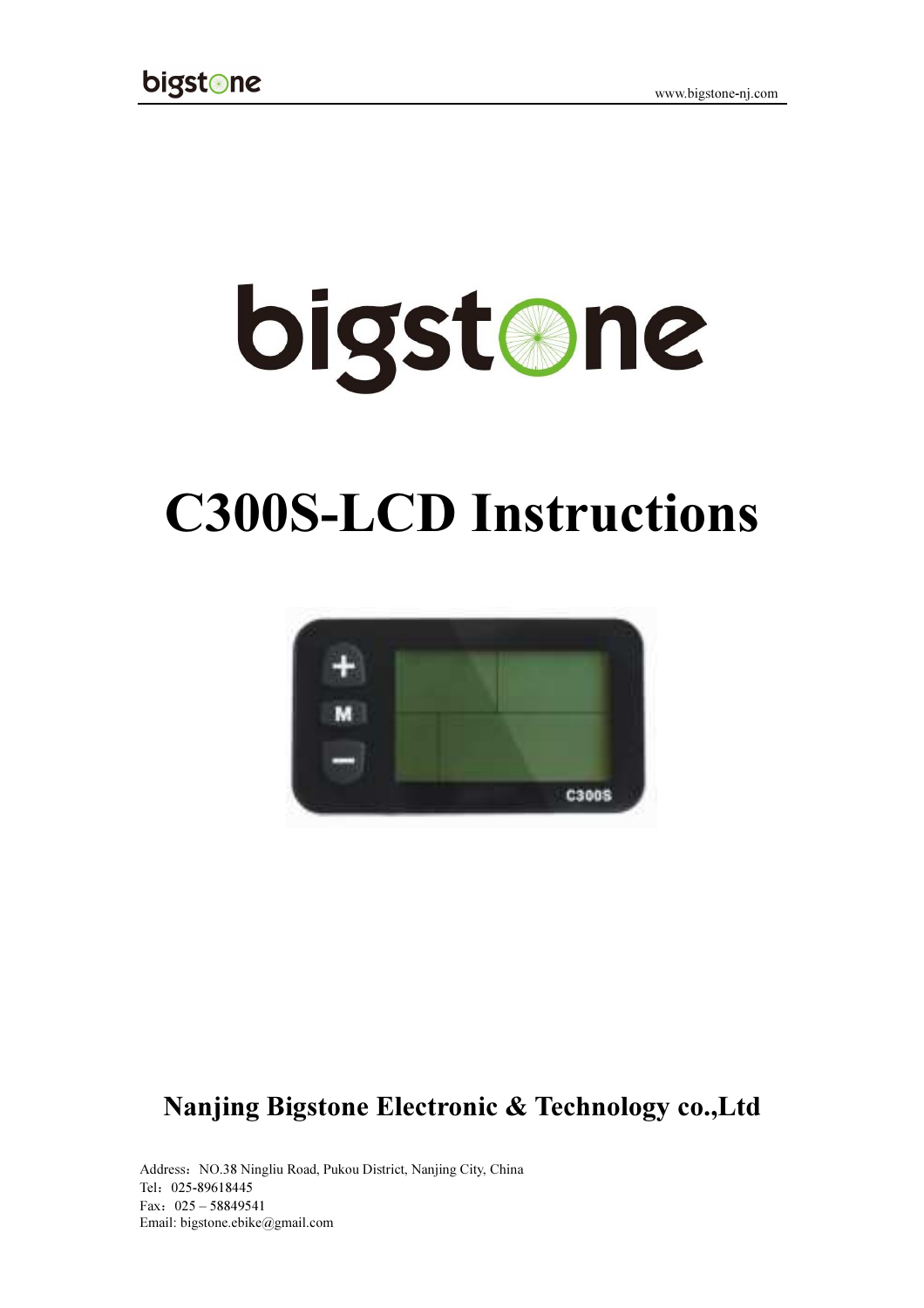## **CONTENT**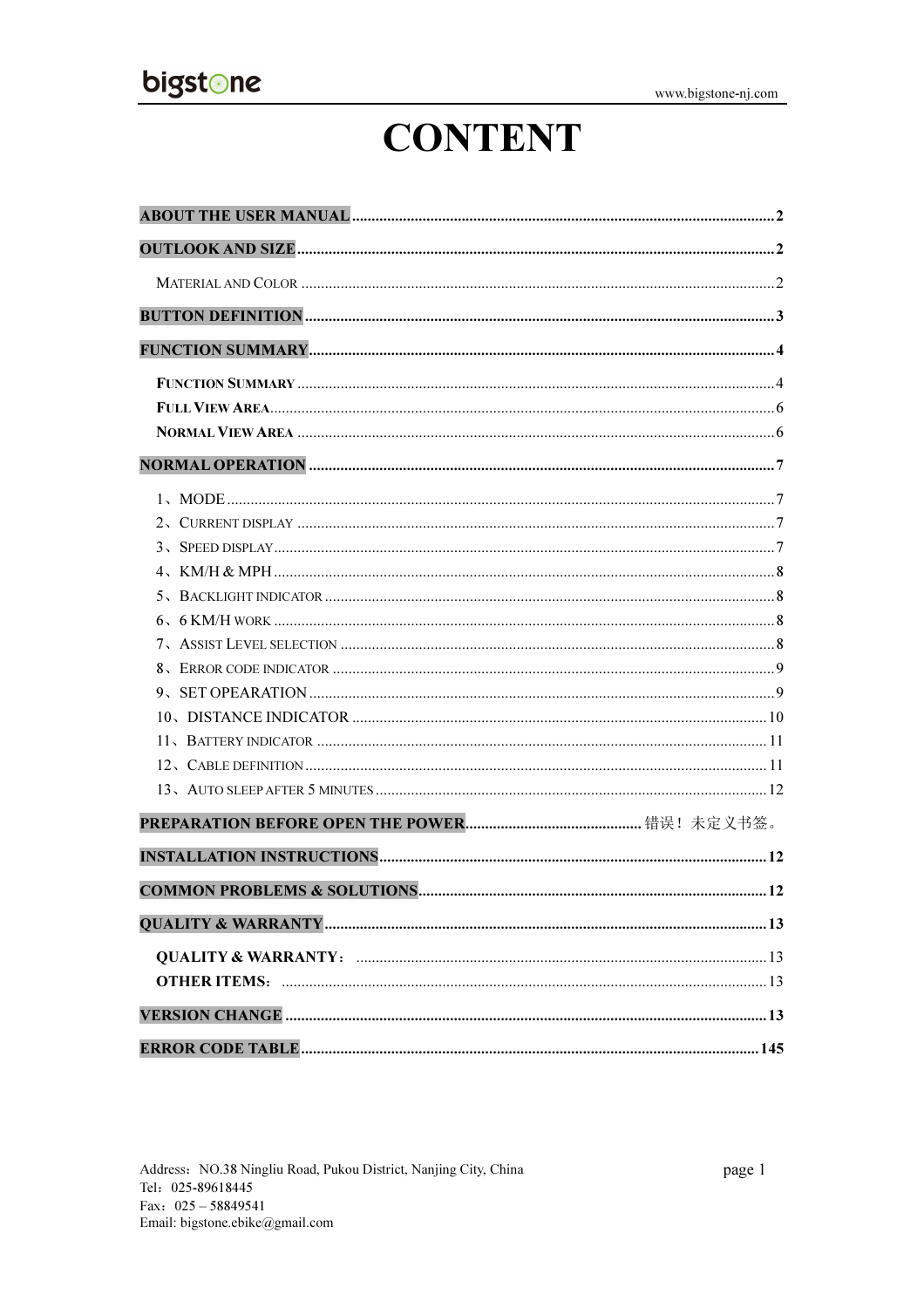## ABOUT THE USER MANUAL

#### Dear users,

To ensure better performance of your e-bike, please read through the C300S-LCD product introduction carefully before using it. We will inform you all the details concisely (including hardware installation, setting and normal use of the display) when using our display. Meanwhile, the introduction will also help you solve possible confusion and malfunction.

## OUTLOOK AND SIZE

#### MATERIAL AND COLOR

C300S products are made of black ABS material and the buckle is made of nylon material. Under the temperature of -20 to  $60^{\circ}$ C, the shell material can ensure normal usage and good mechanical performance of the products.

Dimension figure (unit: mm).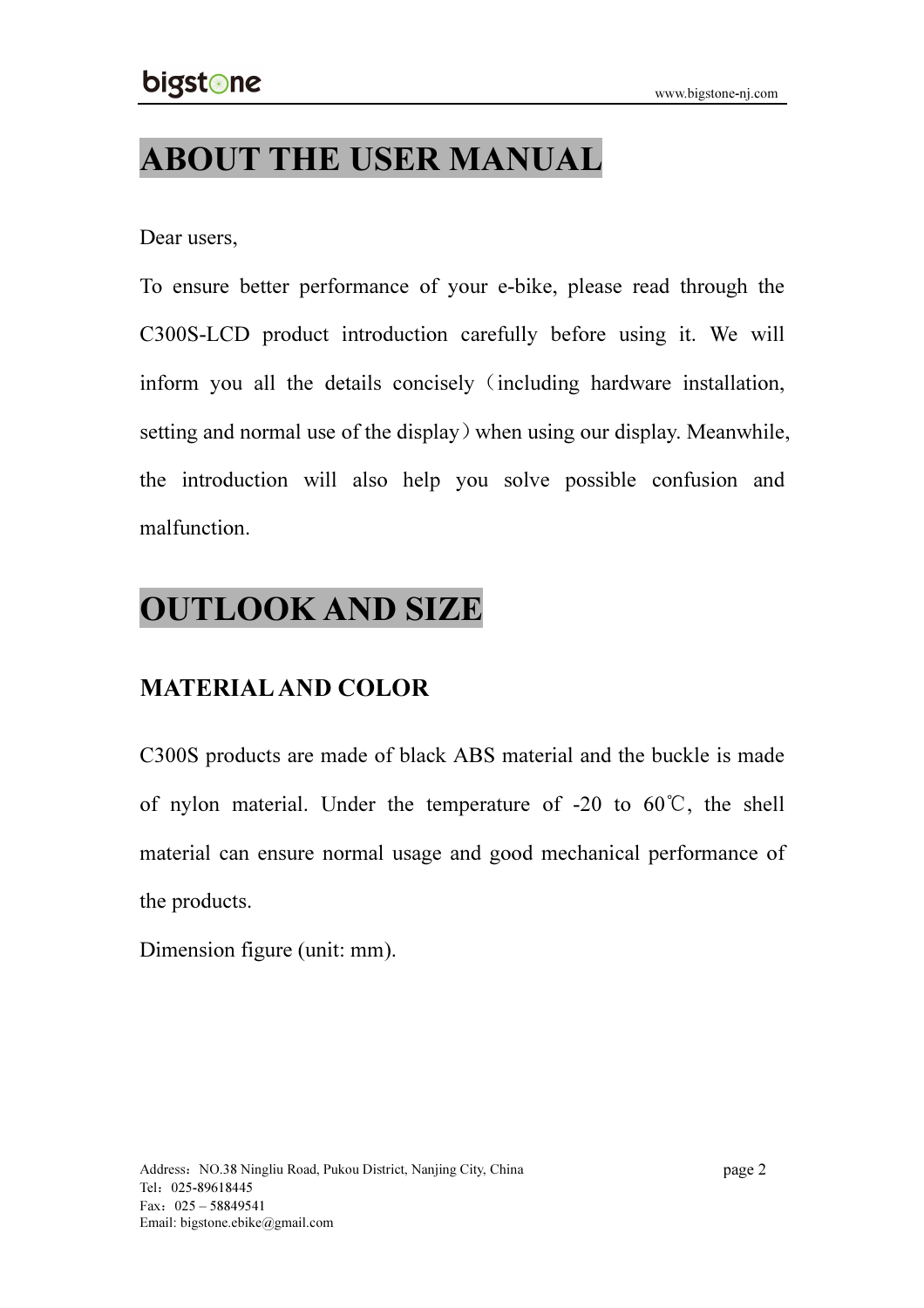

www.bigstone-nj.com



## BUTTON DEFINITION

C300S has three buttons, including MODE、UP and DOWN.

"MODE" names to "M", "UP" names to " $+$ " and "DOWN" names to " $-$ ".



Address: NO.38 Ningliu Road, Pukou District, Nanjing City, China Tel:025-89618445 Fax:025 – 58849541 Email: bigstone.ebike@gmail.com

page 3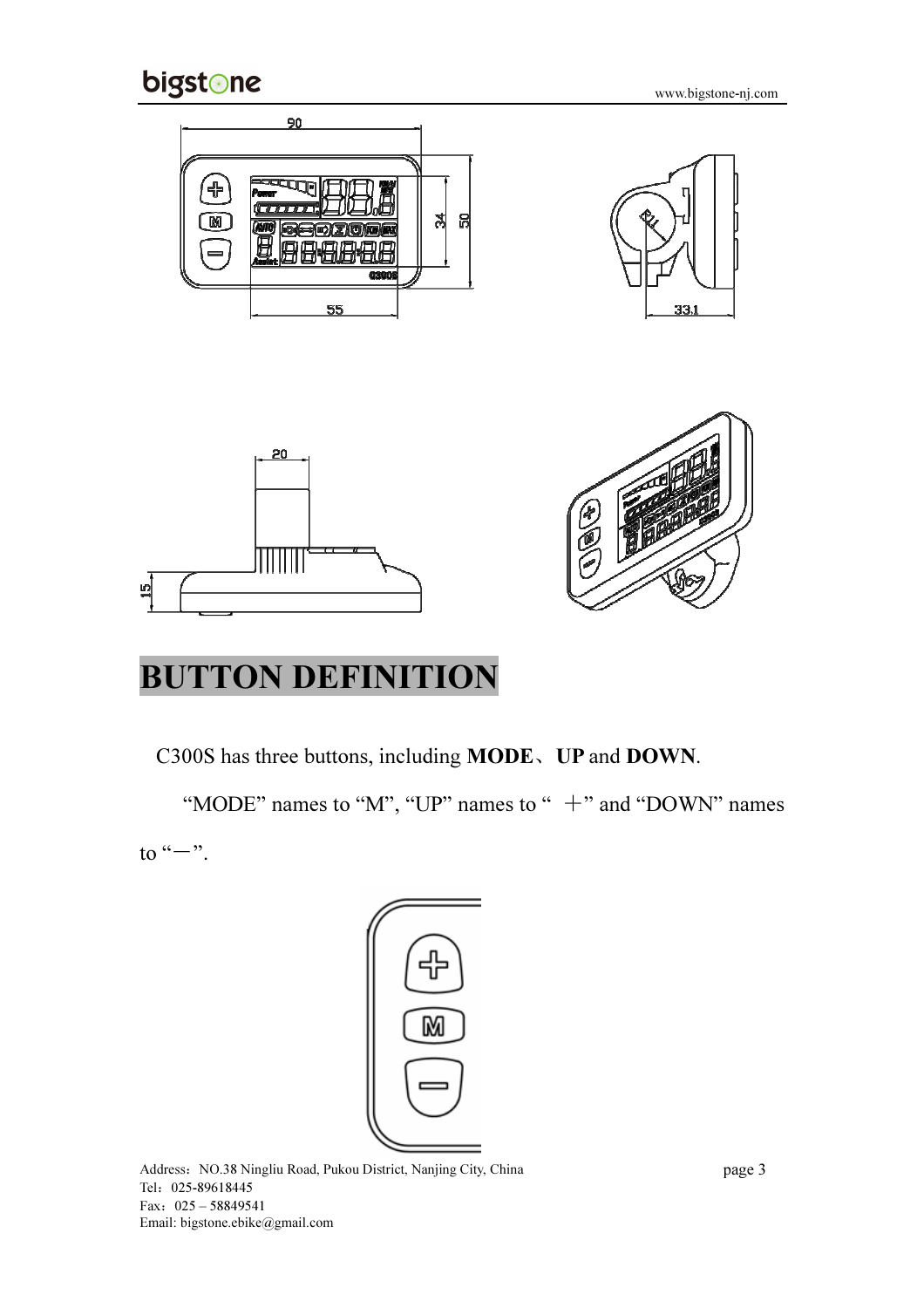## FUNCTION SUMMARY

#### FUNCTION SUMMARY

C300S provides a wide range of functions and indicators to fit the

users' needs. The indicated contents are as below.

- 1. MODE
- 2. Current display
- 3. Speed display
- 4. KM/H & MPH
- 5. Backlight indicator
- 6. 6KM/H work
- 7. Assist level selection
- 8. Error code indicator
- 9. SET operation
- 10. Distance indicator
- 11. Battery indicator
- 12. Cable definition
- 13. Auto sleep after 5 minutes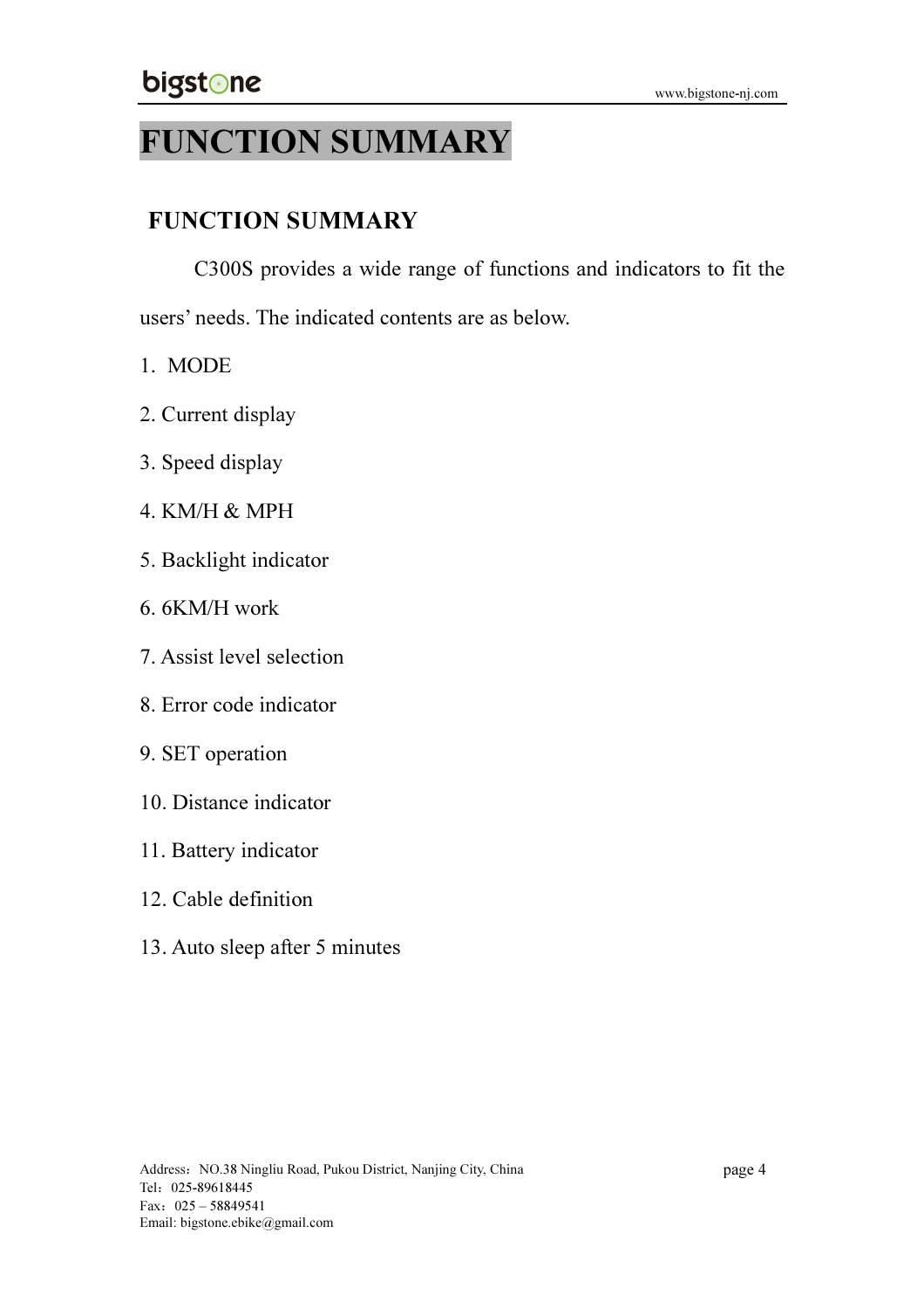#### FULL VIEW AREA



#### NORMAL VIEW AREA

The normal viewing area of the C300S is shown below.

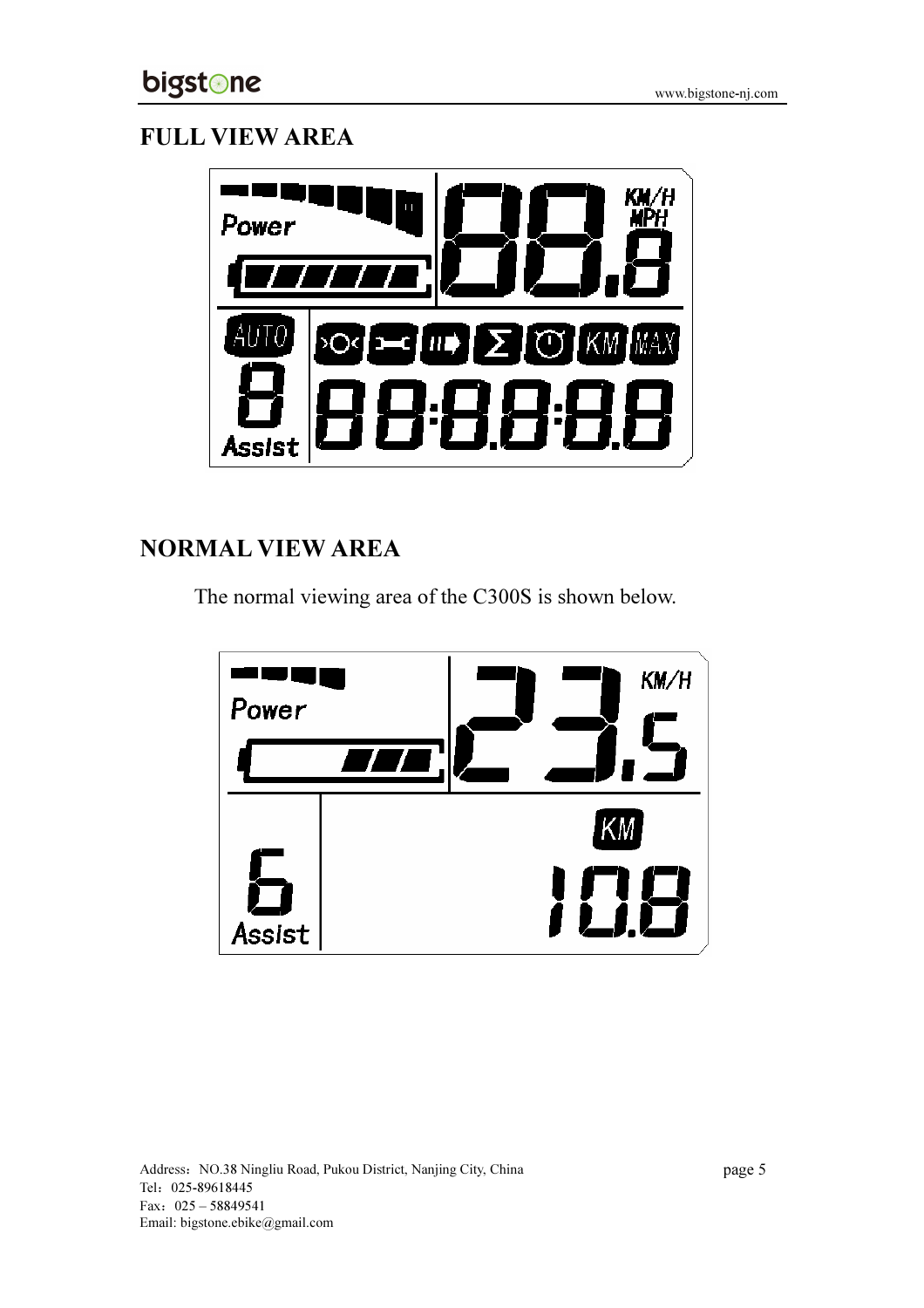## NORMAL OPERATION

#### 1、MODE

Hold MODE and start the display. The display will provide power for the controller. Hold MODE again can open the backlight. With display on, press MODE for 1.5 seconds to turn off the power. With the display off, there is no battery consumption. The leakage current is no more than 2  $\mu$ A.

※ The panel will go to sleep when speed is less than 2 km/h for 5 minutes.

#### 2、CURRENT DISPLAY

That represents the discharging current of the controller currently, each segment is 2A, six segments is  $>=12A$ .



#### 3、SPEED DISPLAY

It displays the current riding speed of e-bike. The speed display is as below.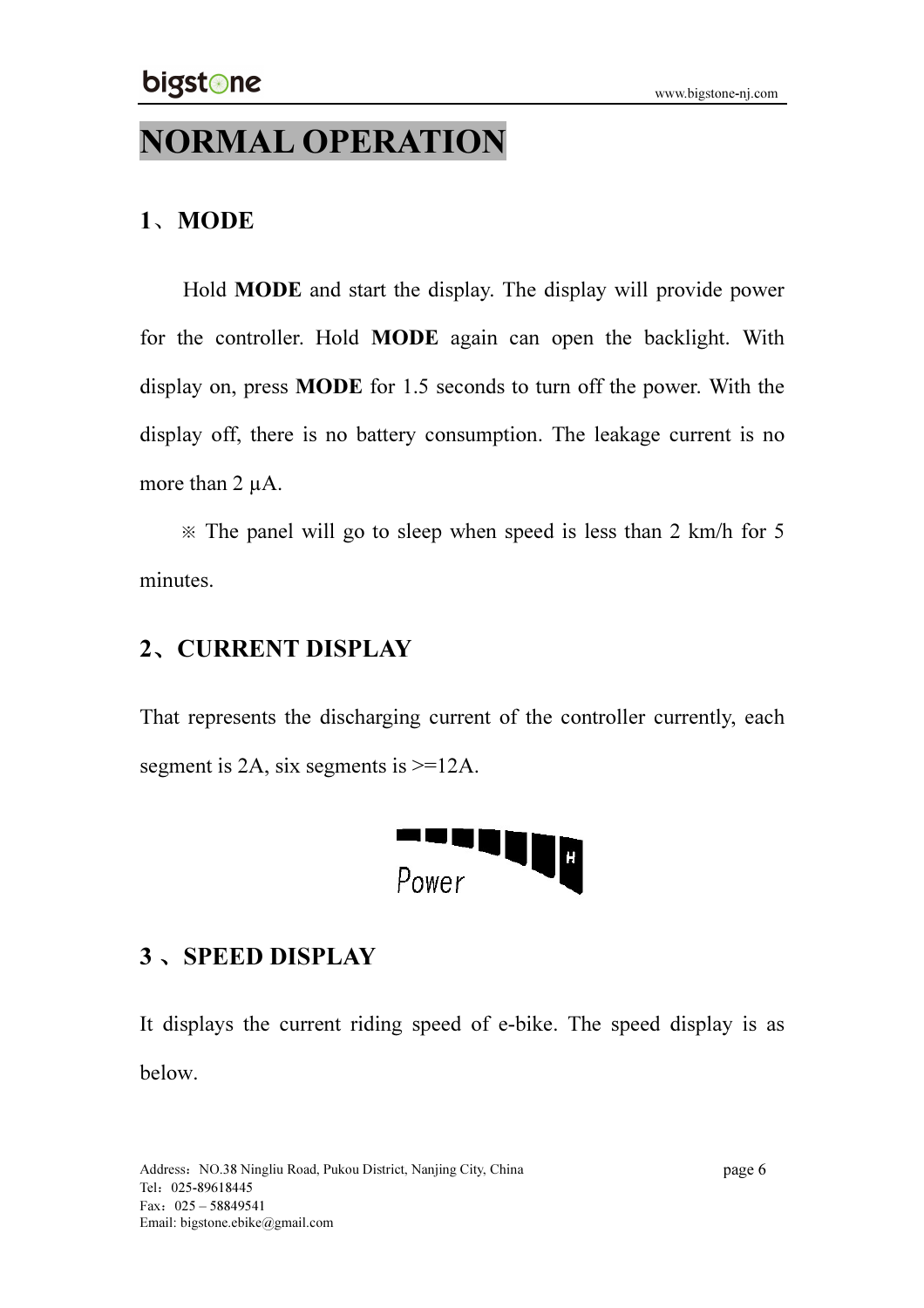

#### 4、KM/H & MPH

Select KM/H or MPH for the speed and mileage, display will be the currently selected units display.

#### 5、BACKLIGHT INDICATOR

With the power on, hold UP for 1.5 seconds and turn on the backlight. Click it again and turn off the backlight.

#### 6 6 KM/H WORK 、

Hold DOWN for 1.5 seconds and enter into the mode of power assist walk. The e-bike is traveling at 6Km/h. Display as shown below.



#### 7、ASSIST LEVEL SELECTION

Click UP or DOWN to change the stages and output power ratio, the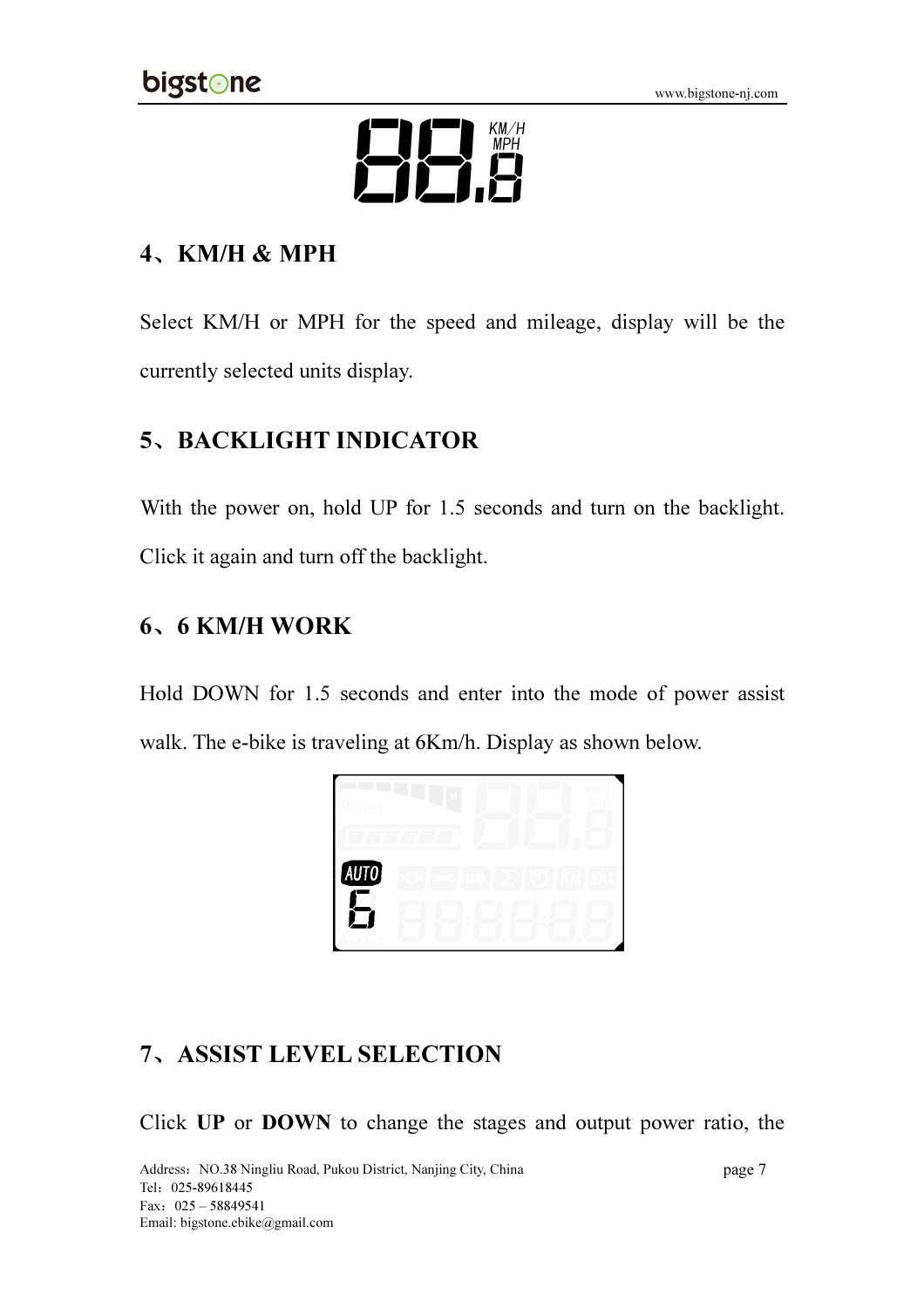output power range from level 1 to level 6 for the default (the levels can

be customized by user) , the default value is level 1.



#### 8、ERROE CODE INDICAYOR

If there is something wrong with the electronic control system, the display will flash at 1 HZ and show the error code automatically. Different error code is corresponding with different fault information, please see the last page Error code table for details.



#### 9、SET OPEARATION

Hold **DOWN & UP** 2 seconds to enter into the mode of setting. Click MODE to choose setting parameters and click DOWN & UP to exit setup.

#### 9.1 Reset trip distance, trip time and max speed

Address: NO.38 Ningliu Road, Pukou District, Nanjing City, China Tel:025-89618445 Fax:025 – 58849541 Email: bigstone.ebike@gmail.com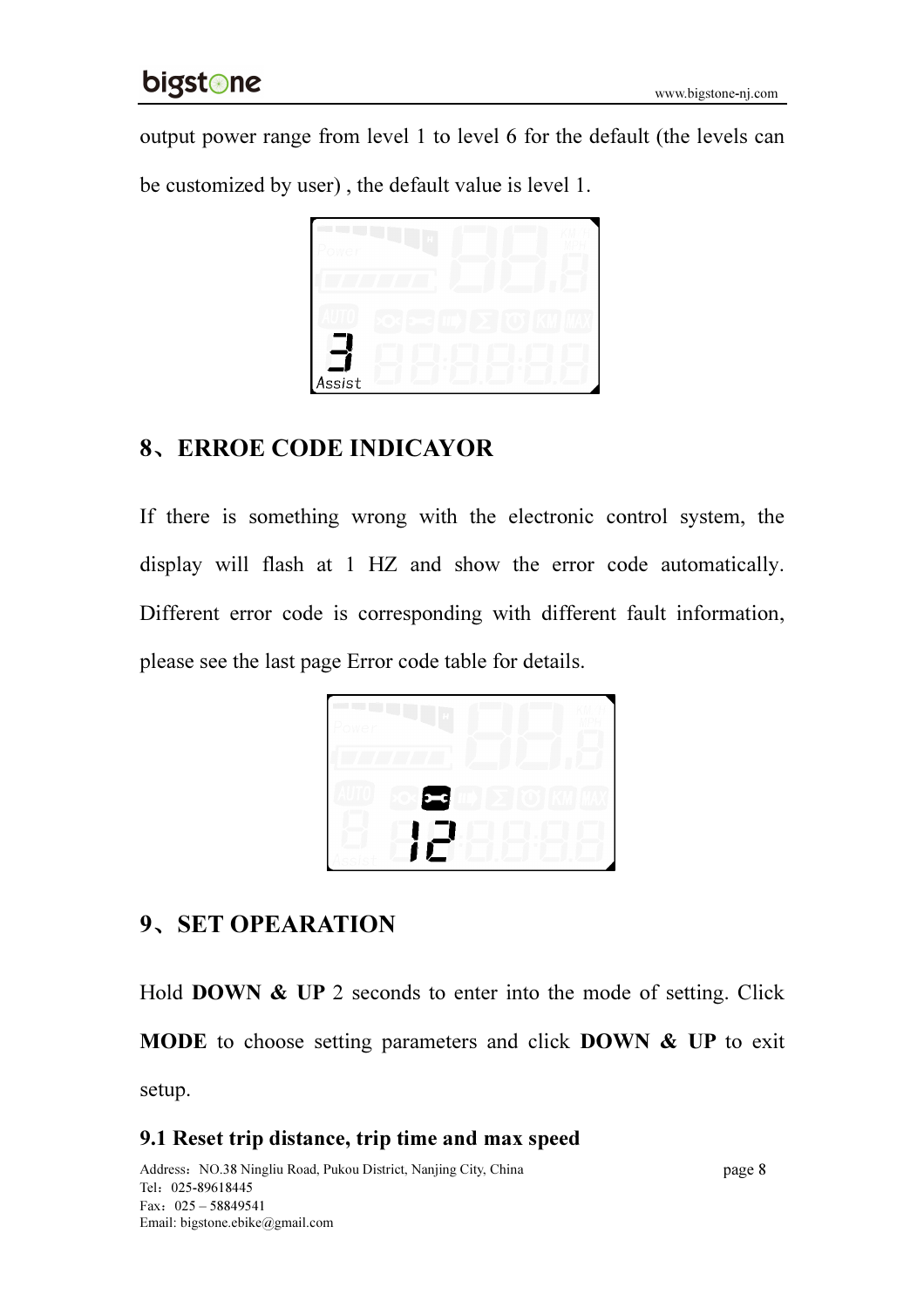Click DOWN to clear trip distance, trip time and max speed.



#### 9.2 Max speed setting

The max speed is 40 km/h for the default. User can modify the value of max speed, when the riding speed exceeds the set value, the controller will stop supplying power to the e-bike, in order to ensure the safety of rider. The max speed ranges from 20 km/h to 34 km/h and then the max speed is 40km/h



※ Click UP or DOWN to select the limited speed.

#### 9.3 Wheel diameter setting

Select the accurate wheel diameter value to ensure the accuracy of display about speed and mileage.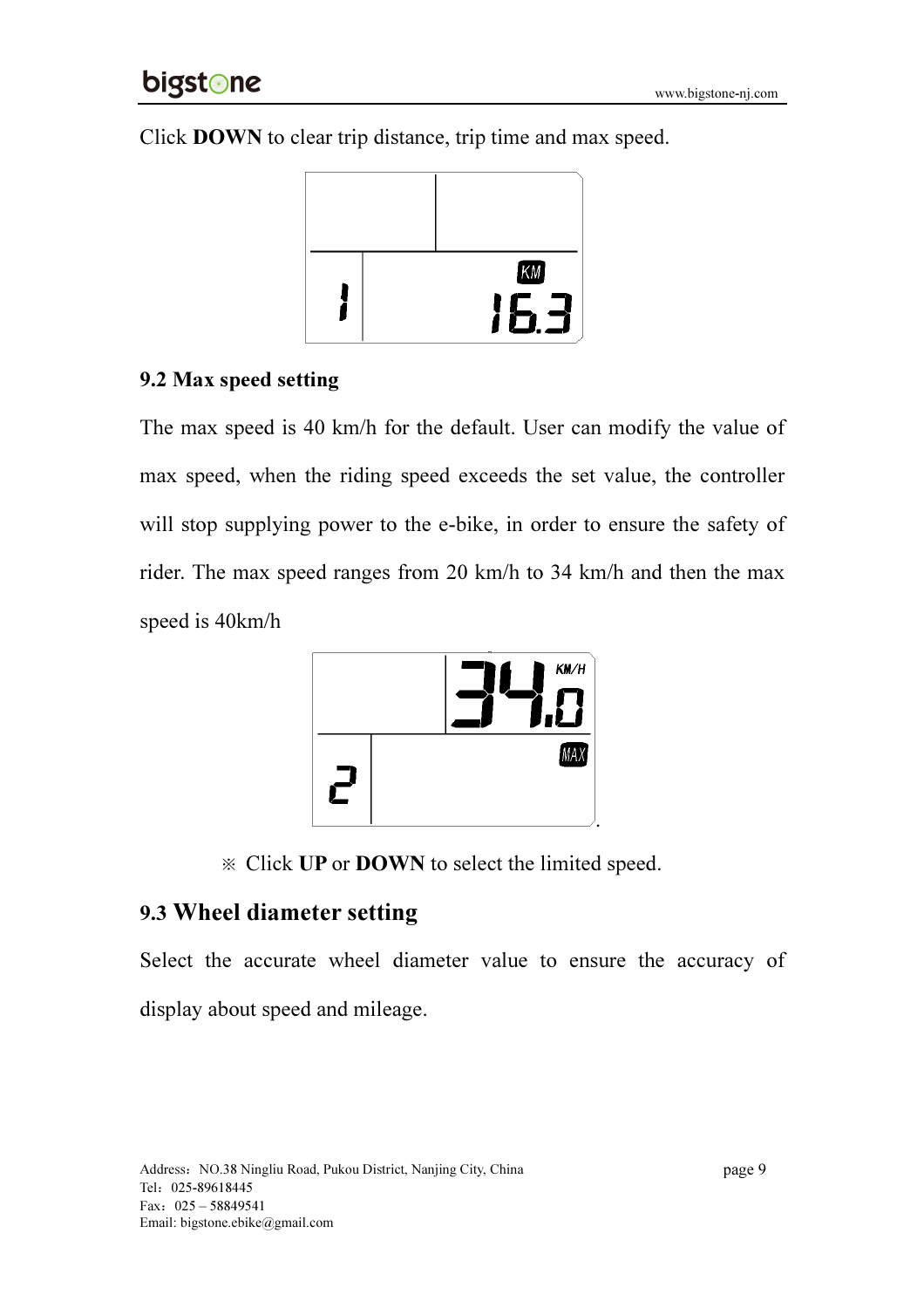

※ Click UP or DOWN to set the wheel diameter.

#### 9.4 KM/H & MPH

Click UP or DOWN to switch the KM/H & MPH selection.



#### 9.5 Voltage choose

Click UP or DOWN to switch the 36V & 48V selection.



#### 10、DISTANCE INDICATOR

With the display on, click the **MODE** to switch the display information.

In turn shows ODO and trip time, trip distance, max speed, auto cycle

Address: NO.38 Ningliu Road, Pukou District, Nanjing City, China Tel:025-89618445 Fax:025 – 58849541 Email: bigstone.ebike@gmail.com display.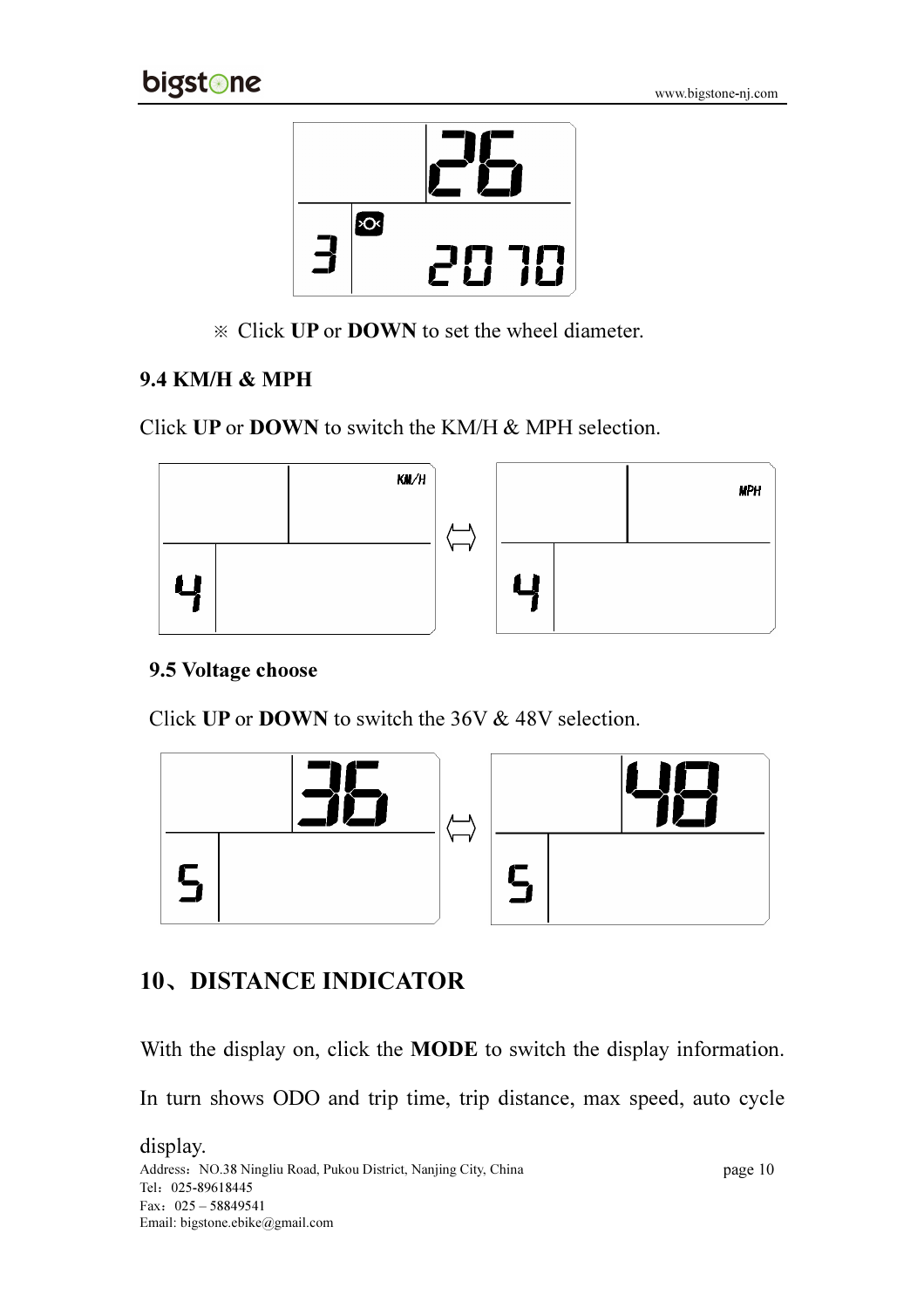## bigstone

www.bigstone-nj.com



※ means auto cycle display.

#### 11、BATTERY INDICATOR

When the battery capacity is high, the six battery segments are all light. When the battery is low, the battery frame will flash. It indicates that the battery is severely low and needs to be recharged immediately.  $\boldsymbol{\varPi}$ 

**TELL** 



**Low battery flash** Low battery flash

#### 12、CABLE DEFINITION

- 1 Red: Battery +
- 2 Blue: Weak lock

3 Black: Battery-

4 Green: UART-RECEIVE (RXD)

#### 5 White: UART- SEND (TXD)



TTT.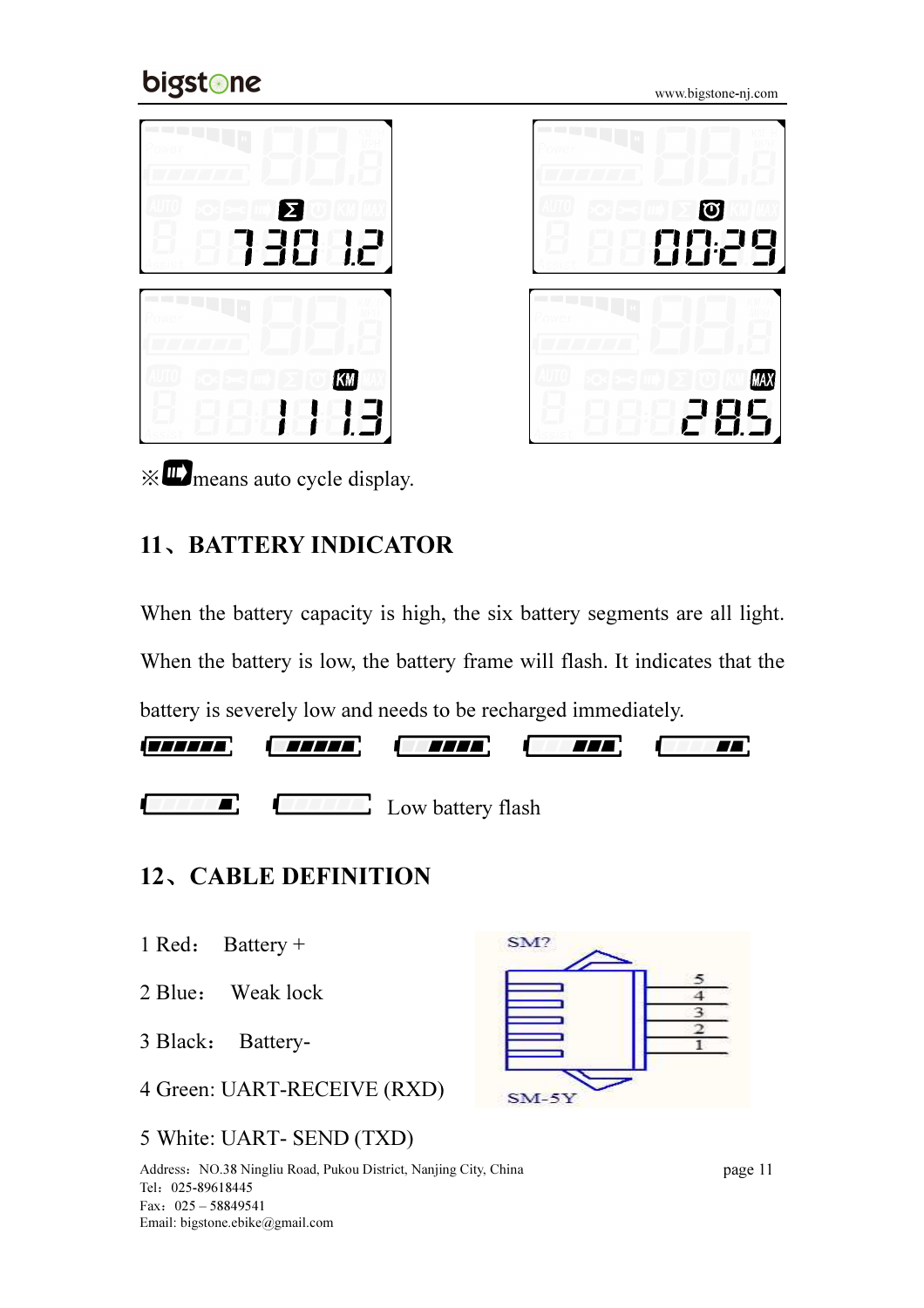#### 13、AUTO SLEEP AFTER 5 MINUTES

When the riding speed is less than 2 km/h for 5 minutes, the system will go to sleep automatically.

## INSTALLATION INSTRUCTION

The instrument is fixed on the handlebar, adjust the appropriate perspective, and the button is arranged on the easy control position. In the case of power failure the e-bike, the corresponding connector and connector controller instrument for inserting installation can be completed. Attentions! Install the instrument from right to left and avoid stretching buckle over angle.

Step1: Make the snap ring buckle into the handlebar in direction of the arrow.



Step2: make the instrument slip insert the snap ring from right to left.

Step3: Adjust the direction and tighten the low screw after installation.

## COMMON PROBLEM & SOLUTIONS

Q:Why the display is not able to start up?

A: Checking the connector that between display and controller.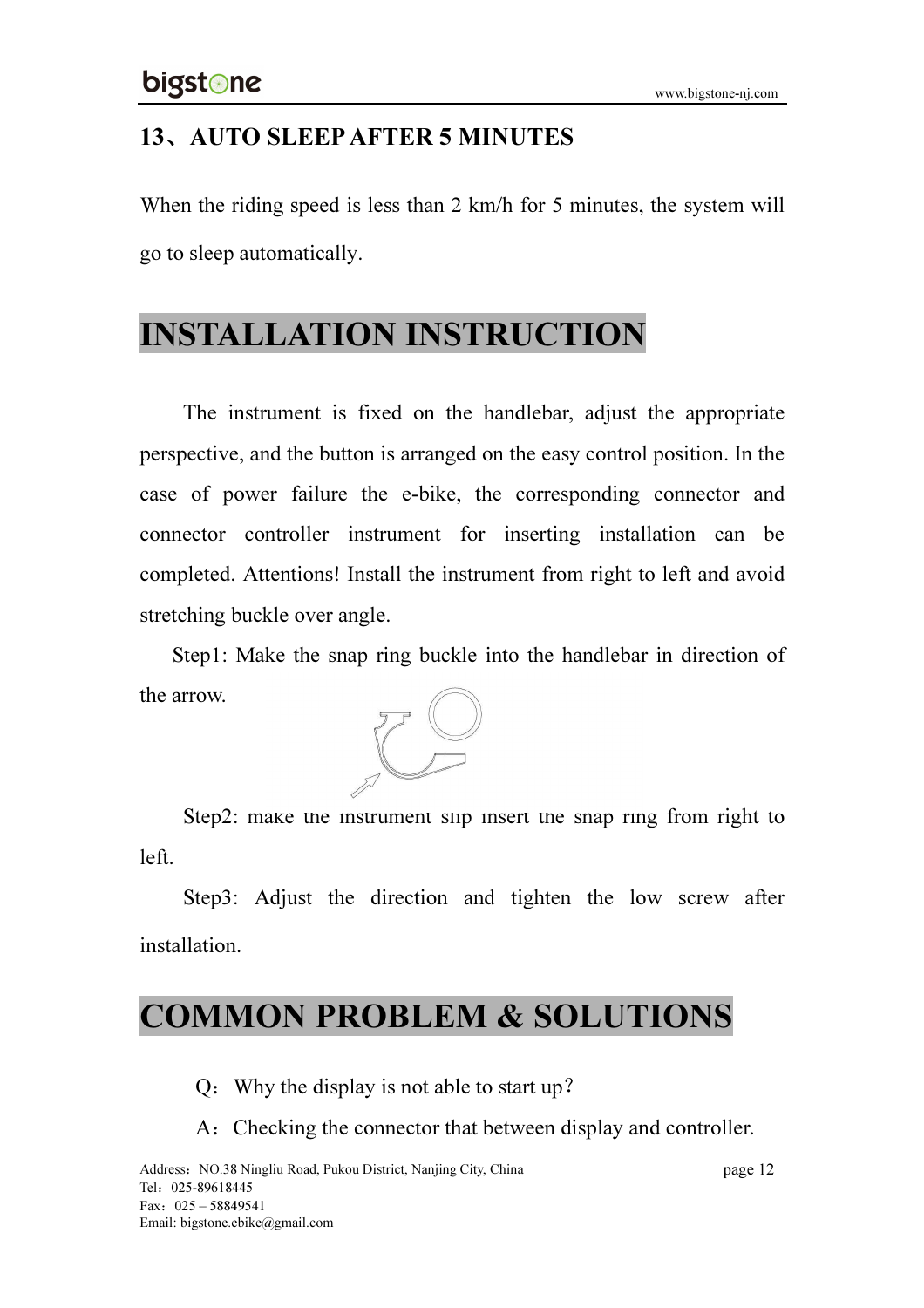Q: How to deal with the error code?

A: Fix it to the maintenance place immediately. If cannot be resolved, you can go to the electric vehicle repair points repair it in a timely manner.

## QUALITY & WARRANTY

#### QUALITY & WARRANTY:

- 1、 Any quality problems in normal case and in guarantee period, our company will responsible for the warranty
- 2、 The warranty time is 18 months from date of purchasing.

#### OTHER ITEMS:

The following items are not belong to warranty scope.

- 1. It can not be demolished.
- 2. The damage caused by wrong installation or operation.
- 3. Shell is broken when display is out of the factory.
- 4. Wire is broken.
- 5. Force disaster (such as fire, earthquake, etc.) or natural

disasters like lightning, etc caused by fault or damage.

6. Beyond Warranty period.

## VERSION CHANGE

Address: NO.38 Ningliu Road, Pukou District, Nanjing City, China Tel:025-89618445 Fax:025 – 58849541 Email: bigstone.ebike@gmail.com page 13 The instrument instructions are the operating instructions of common software version of Nanjing Bigstone Electronic & Technology Co., Ltd. (V3.1 version). The instrument software version that using on